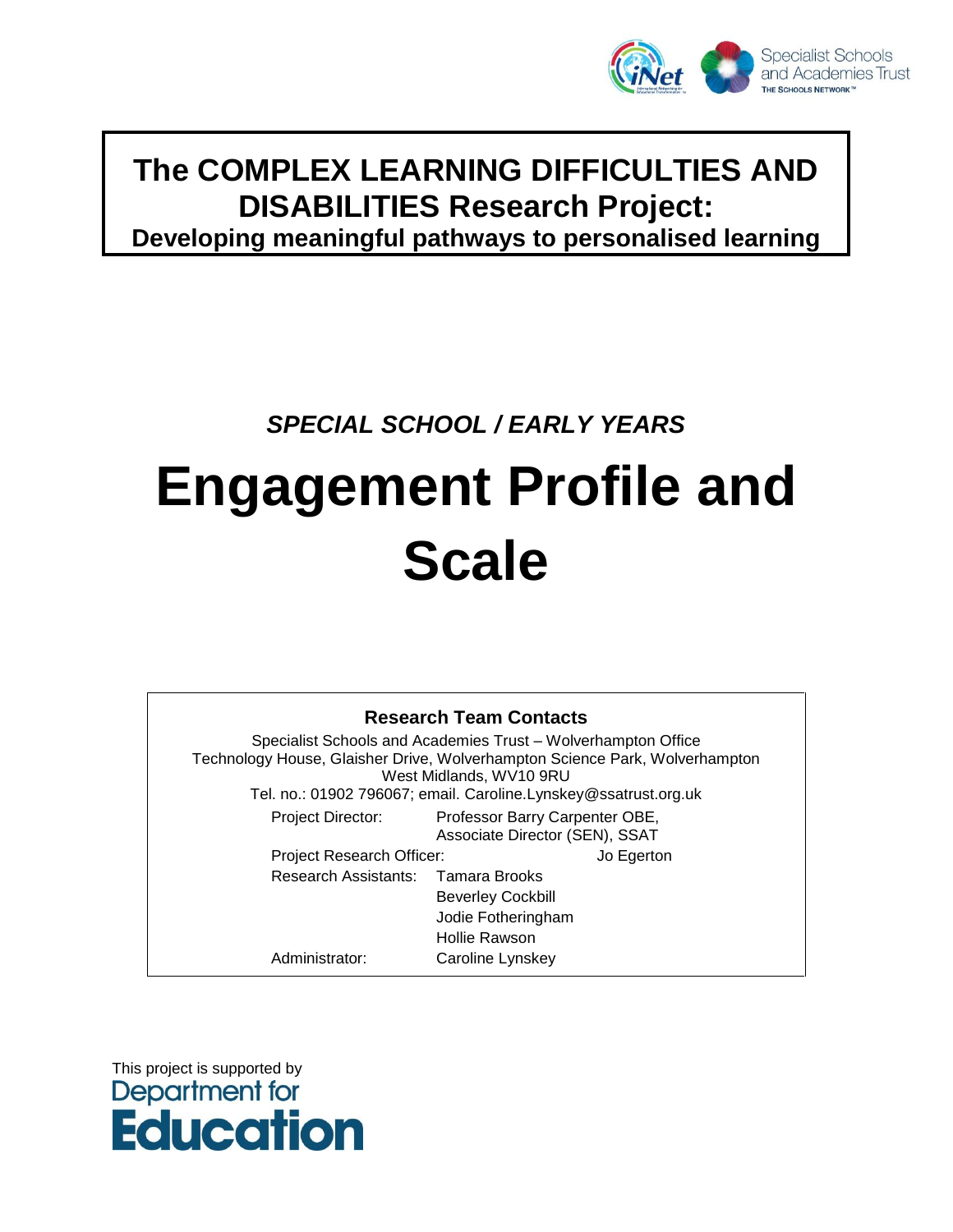### **Definitions**

### **Complex learning difficulties and disabilities**

Children and young people with Complex Learning Difficulties and Disabilities (CLDD) have conditions that co-exist. These conditions overlap and interlock creating a complex profile. The co-occurring and compounding nature of complex learning difficulties requires a personalised learning pathway that recognises children and young people"s unique and changing learning patterns. Children and young people with CLDD present with a range of issues and combination of layered needs – e.g. mental health, relationships, behavioural, physical, medical, sensory, communication and cognitive. They need informed specific support and strategies which may include transdisciplinary input to engage effectively in the learning process and to participate actively in classroom activities and the wider community. Their attainments may be inconsistent, presenting an atypical or uneven profile. In the school setting, learners may be working at any educational level, including the National Curriculum and P scales. This definition could also be applicable to learners in Early Years and post-school settings.

### **Engagement (working definition)**

Sustainable learning can occur only when there is meaningful engagement. The process of engagement is a journey which connects a child and their environment (including people, ideas, materials and concepts) to enable learning and achievement.

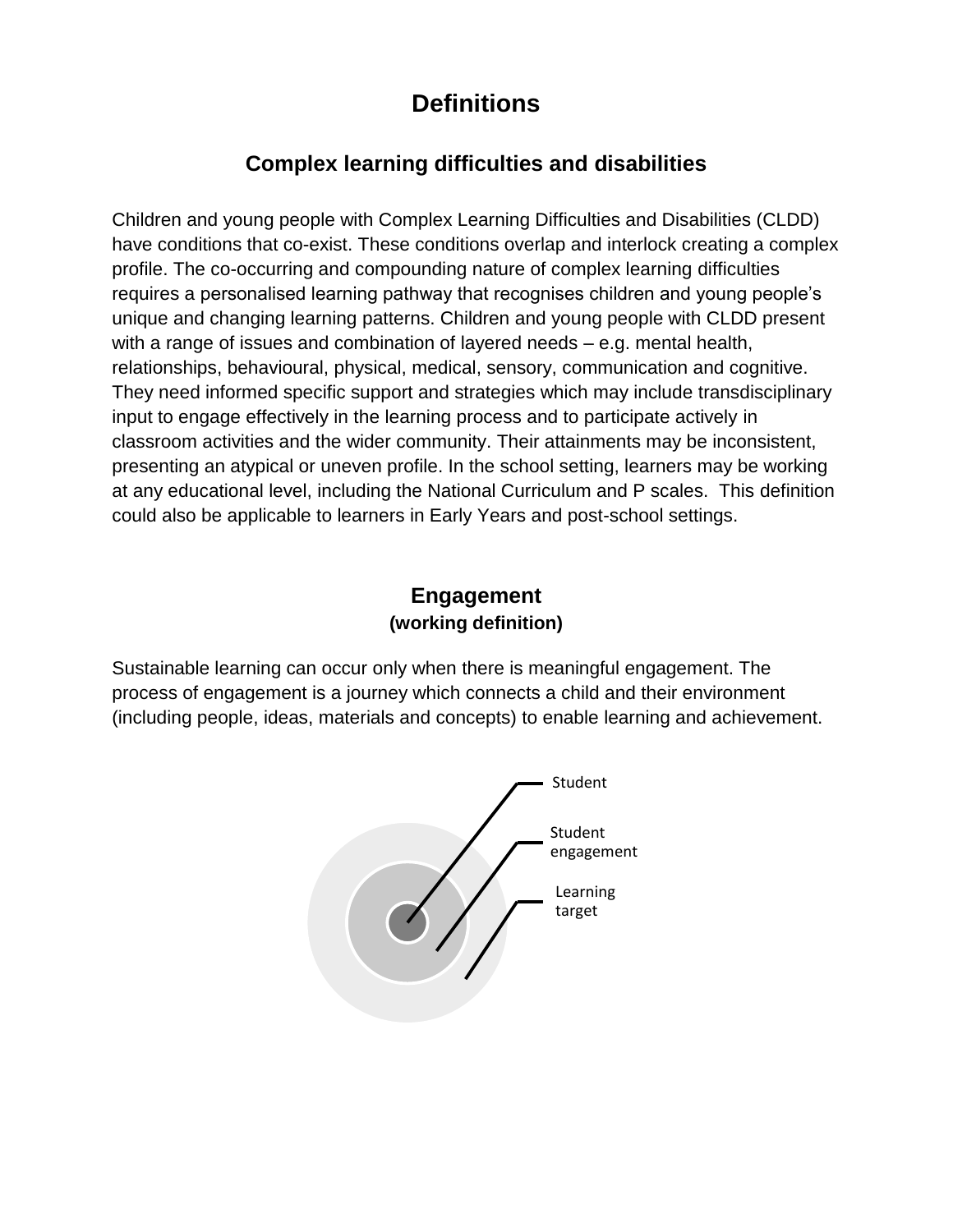#### **What is the Engagement Profile & Scale?**

Engagement is the single best predictor of successful learning for children with learning disabilities (Iovannone et al., 2003). Without engagement, there is no deep learning (Hargreaves, 2006), effective teaching, meaningful outcome, real attainment or quality progress (Carpenter, 2010).

The Engagement Profile and Scale is a classroom tool developed through SSAT"s research into effective teaching and learning for children with complex learning difficulties and disabilities. It allows educators to focus on the child"s engagement as a learner and create personalised learning pathways. It prompts student-centred reflection on how to increase the learner"s engagement leading to deep learning.

Engagement is multi-dimensional, and encompasses awareness, curiosity, investigation, discovery, anticipation, persistence and initiation. By focusing on these seven indicators of engagement, educators can ask themselves questions such as: "How can I change the learning activity to stimulate Robert"s curiosity?" "What can I change about this experience to encourage Shannon to persist?"

The adaptations made and the effect on the student"s level of engagement can be recorded, together with a score on the engagement scale. Over time, it is possible to chart the success of interventions and adjustments, and the effect this has had on the student's levels of engagement.

In situations where the student does not currently engage with any learning activity, the Engagement Profile can be used to structure an informal assessment of the kinds of activities the student does engage with constructively. The findings can be used to indicate starting points from which to engage the student in learning.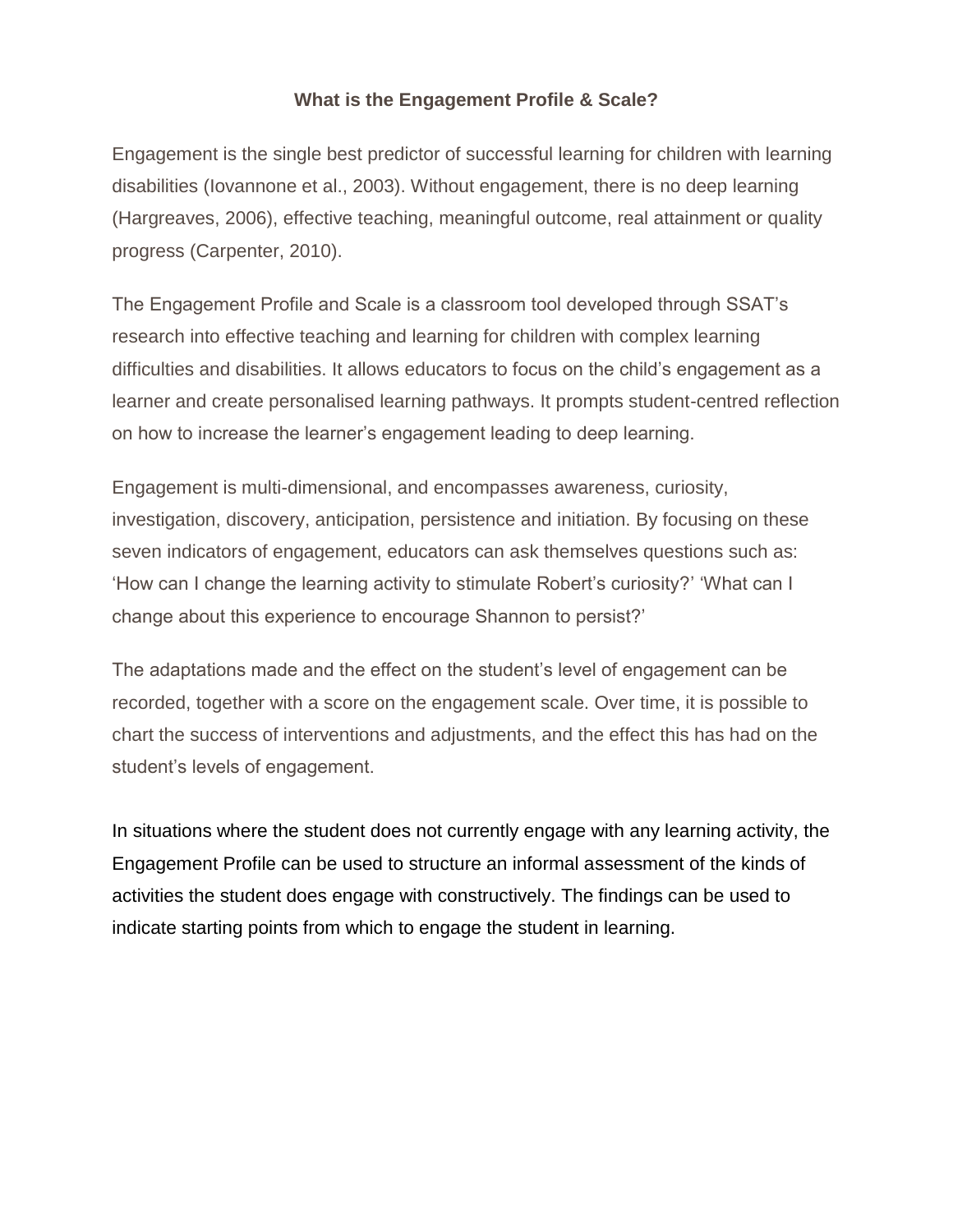# How to complete the Engagement Profile

- Choose a task/activity/lesson with which the student engages highly; this does not need to be classroom based. *This profile will show you how the student demonstrates high engagement*.
- Use the definitions provided in the engagement definition chart to consider how the student demonstrates each of the indicators within this task/activity/lesson**.** *Try to think broadly*.
- It does not matter in which order the scale is completed, the indicators are not hierarchical.
- It will be helpful to seek the opinions of other people who know the student well, (e.g. families and colleagues from education and other professions) so that a shared interpretation of the learner"s responses is gained.
- This is not a static document and should be added to and altered as and when you feel necessary.
- The engagement profile does not need to be completed for every learning session, but can be updated as additional behaviours are noted in relation to the engagement indicators.
- Refer back to the profile when completing and scoring the engagement scale to help you, but also to provide some consistency between raters and between scales and activities.
- The engagement profile also allows educators to know the levels of engagement that the student can achieve so they can have high expectations for them in relation to the different indicators of engagement.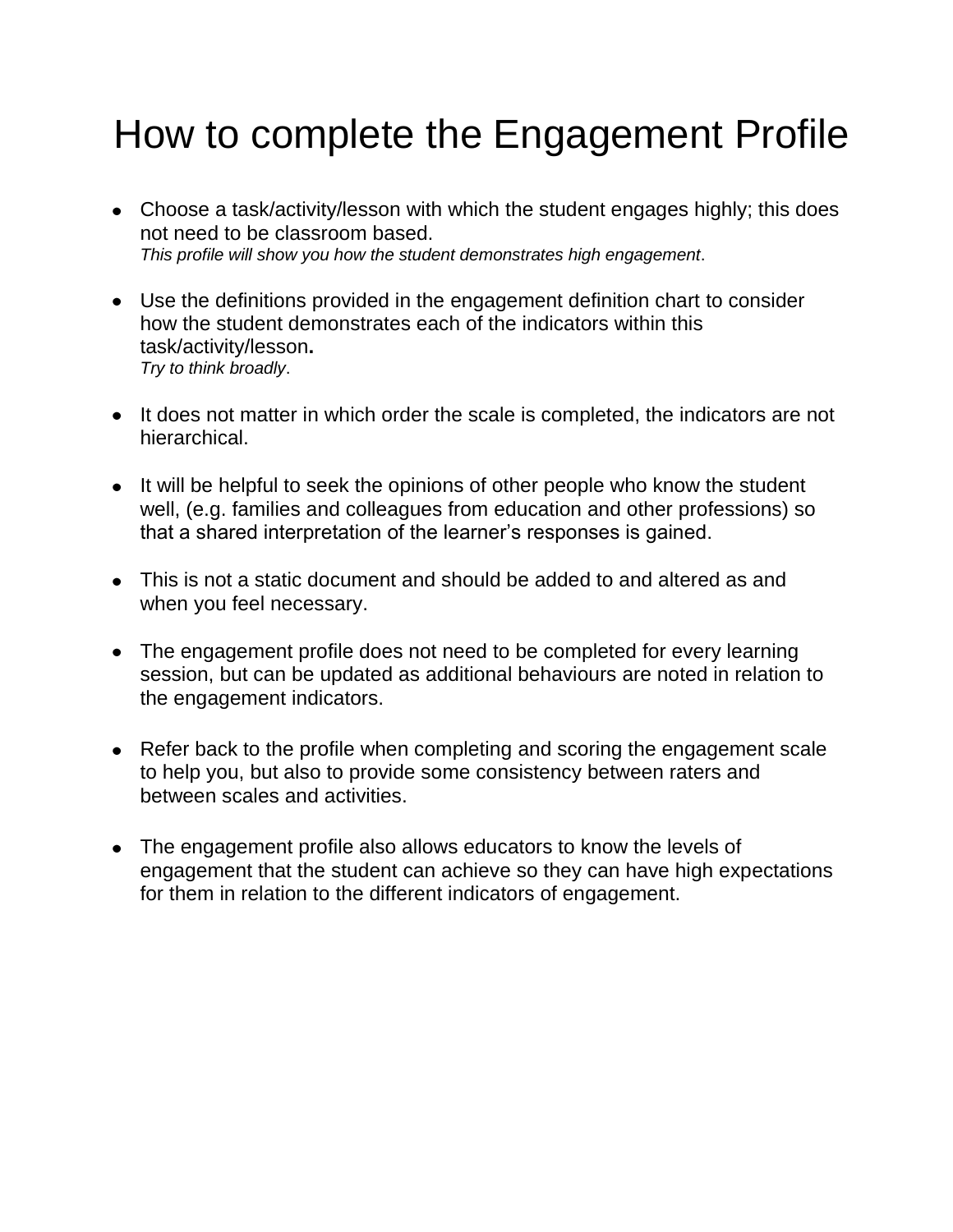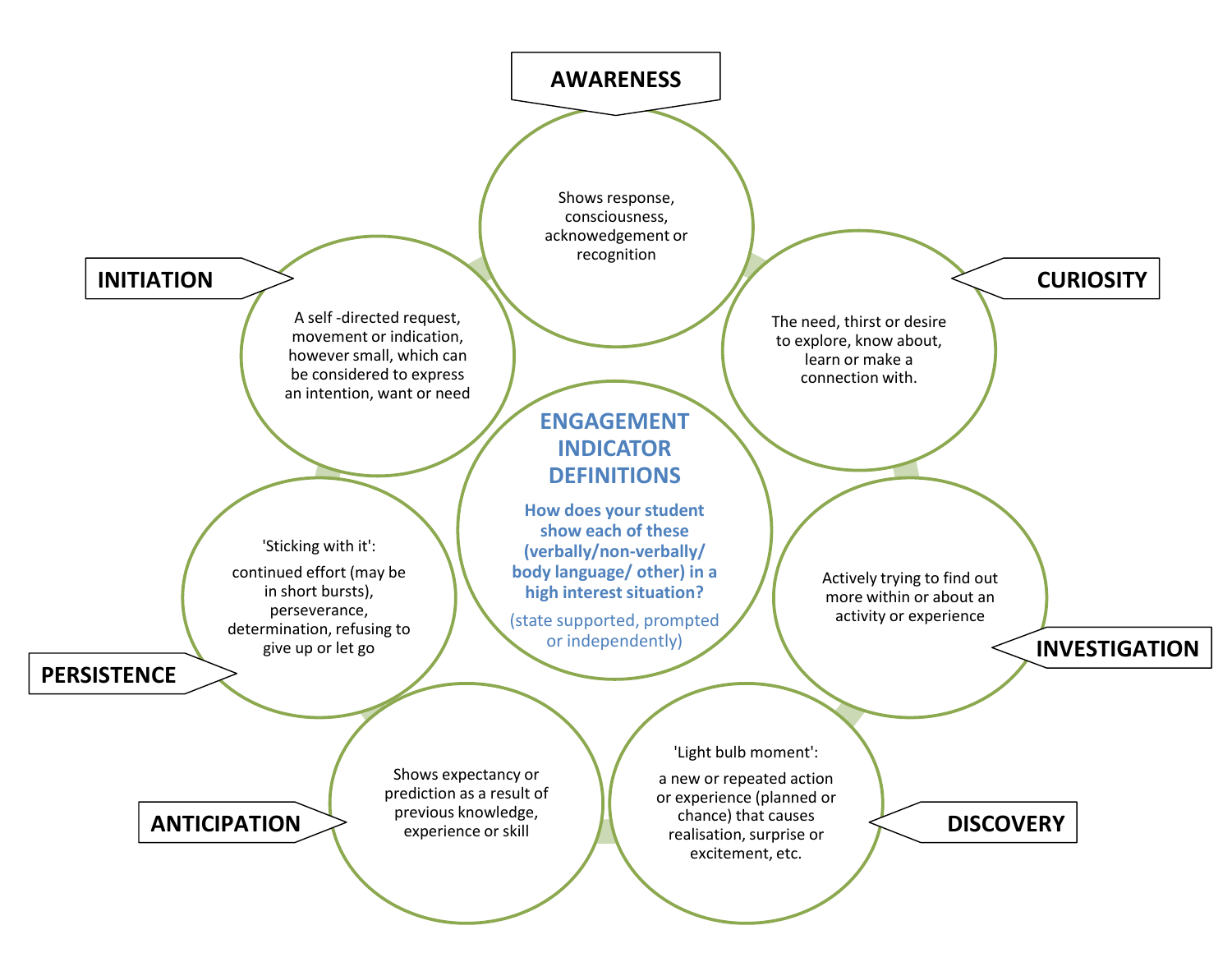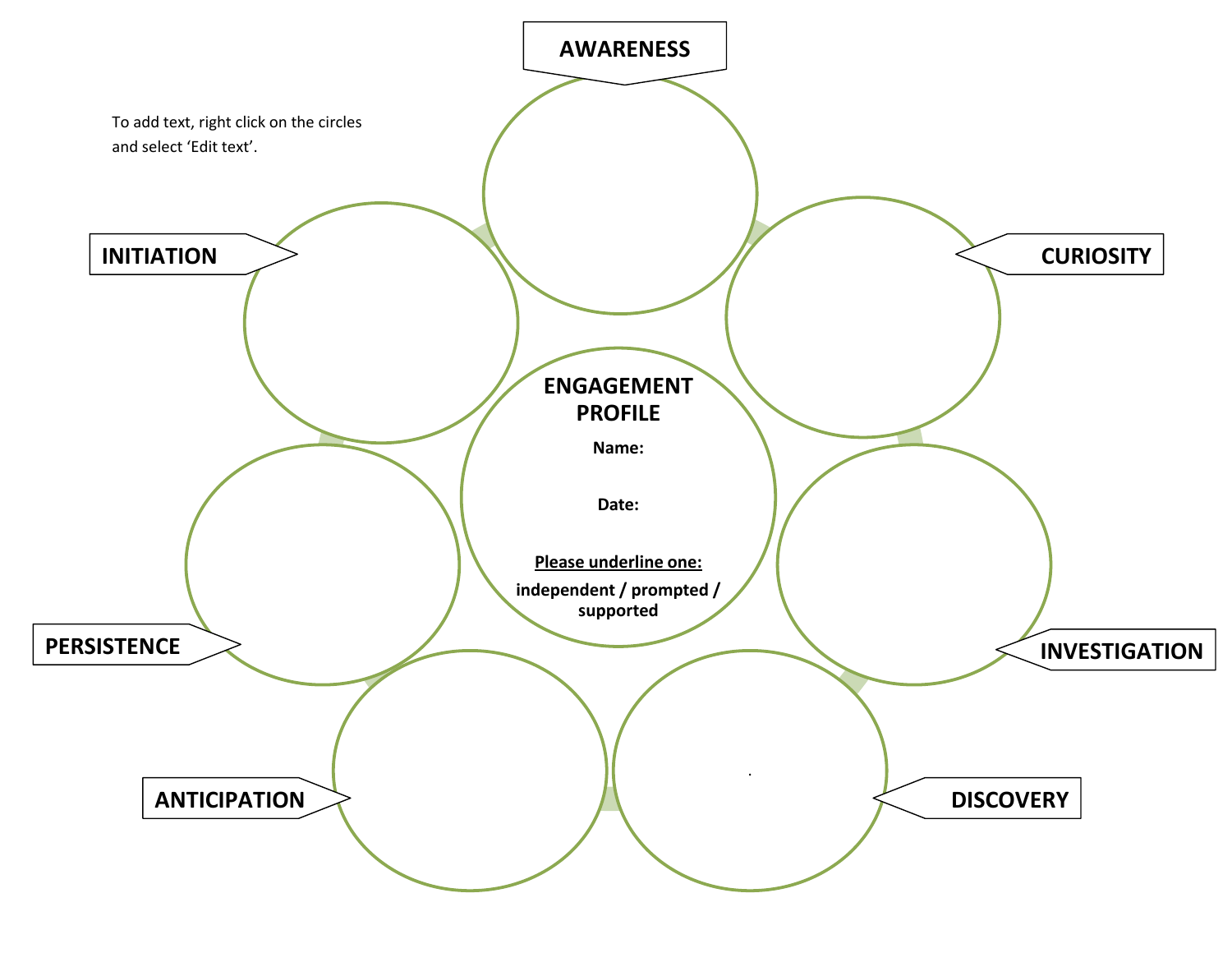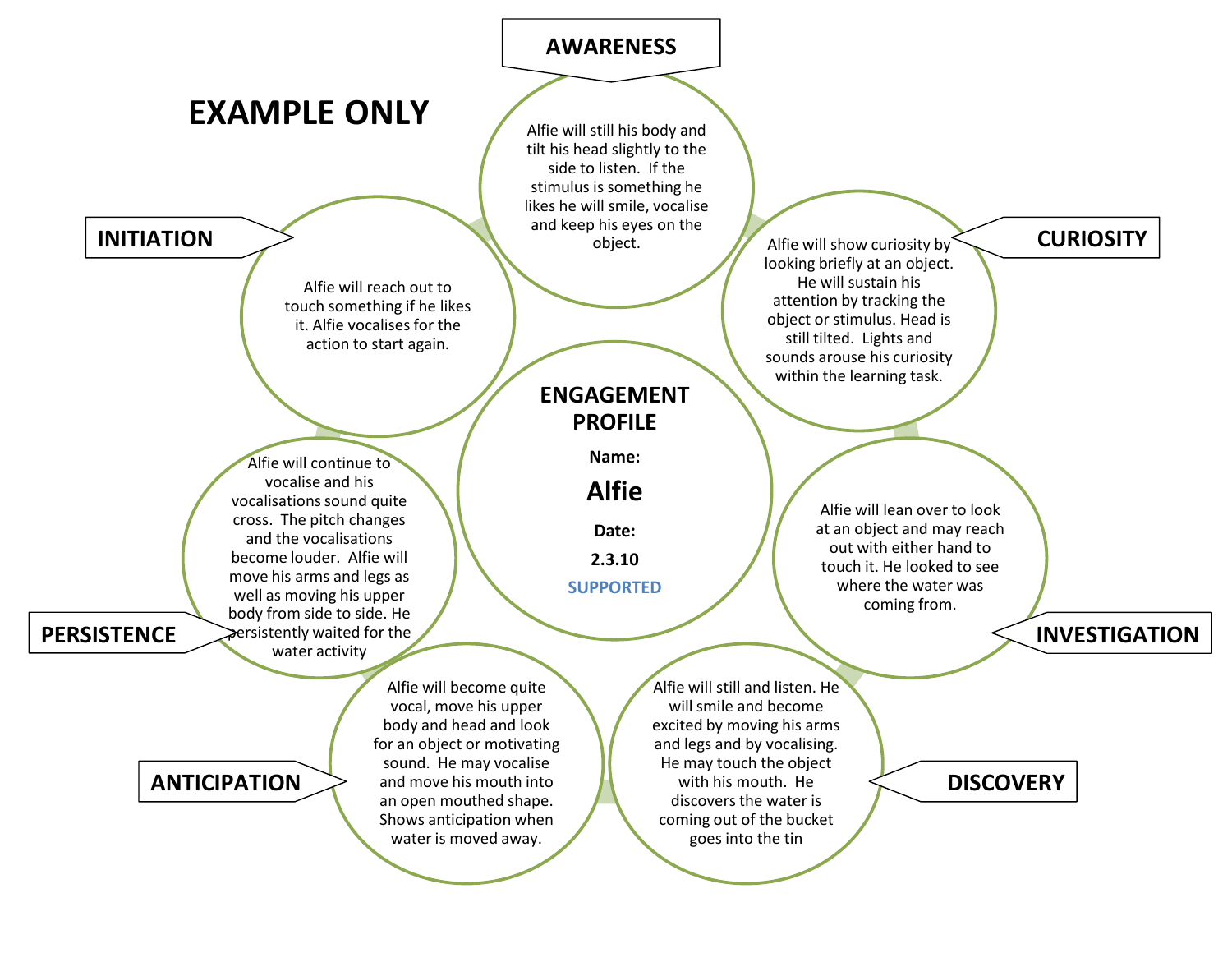# How to complete the Engagement Scale

- Select an activity for which the student has a low engagement that you want to  $\bullet$ increase.
- Complete details on front sheet. *This is to make sure there is an accurate record of what the target and task are, and the date and time so you can compare levels of engagement over time*.
- Complete the "Overview of relevant issues" and "What strategies…" boxes.  $\bullet$ *This space enables you to note anything which might affect the engagement score (e.g. distressing social situation, lack of sleep, etc.).*
- Refer to the profile when completing the scale. It will help you rate what you have seen, and will also provide consistency between the different *people who use the scale so a fair comparison can be made.*
- Rate each of the indicators from 0–4 (see description of scoring on next page) and  $\bullet$ add your rating to the 'Scores' column. *Think broadly when completing the scale. Observe what the learner is doing rather than what you expect them to be doing*.
- Remember that it does not matter in which order the scale is completed. *The indicators are not hierarchical*.
- Reflect on what has happened and why complete the "What happened?" column.  $\bullet$ *What happened? How did the student display what you have observed? What strategies did the staff use? Why is the student not engaging?*
- Complete the 'Next actions' column. *What will I do next time and why? What will I change to engage the student more? How can I make the activity more appealing? Consider not only how to change the activity and staff strategies, but environmental factors, resources used, etc. Use the Inquiry Framework for ideas. Be creative!*
- Add the 'Scores' column to give the student's overall engagement total.
- Circle this score on the scale on the front page.*This acts as a quick visual reference*
- Review scores and scales regularly to ensure that any strategies being used are effective in increasing the student"s engagement*.*

# Struggling? Try…

Reflecting on the scales as a team…*people have different, yet valuable insights and interpretations.*  Using a camera to film...*if you are struggling to observe the student in the setting, filming them will allow you to reflect in more detail later.*

Using someone else to observe for you...*perhaps a teaching assistant, therapist, SENCO or another teacher. This might be a good way to share ideas too!*

Using the Inquiry Framework for Learning...*start at the 'Engagement' section.*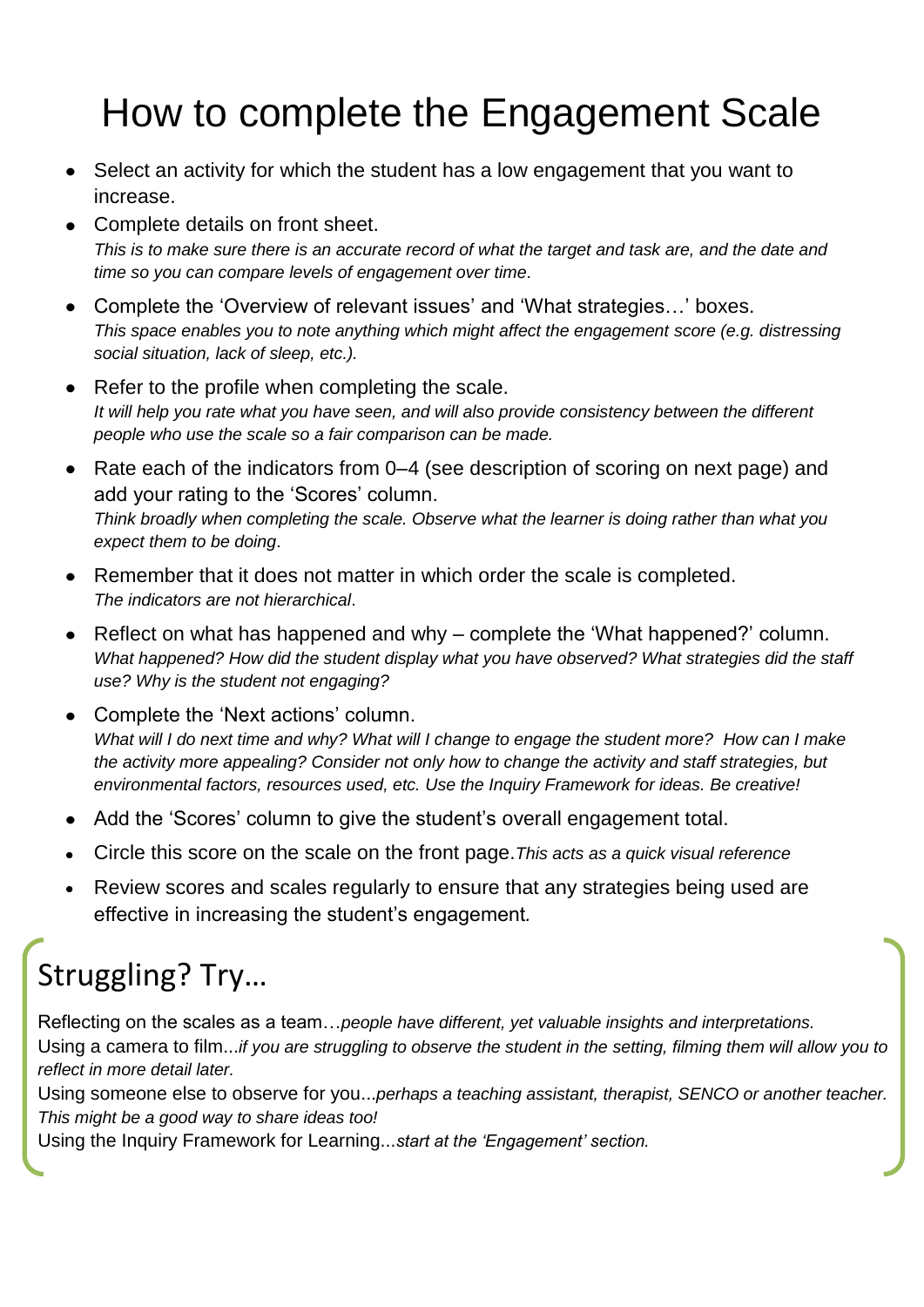

### **Engagement chart and scale**

| <b>Student name:</b>                                                                                         | Age:                                                                                                                                                                                                                                                                    |  |  |  |  |  |
|--------------------------------------------------------------------------------------------------------------|-------------------------------------------------------------------------------------------------------------------------------------------------------------------------------------------------------------------------------------------------------------------------|--|--|--|--|--|
| Lesson / activity:                                                                                           | Target:                                                                                                                                                                                                                                                                 |  |  |  |  |  |
| Date:                                                                                                        | Time:                                                                                                                                                                                                                                                                   |  |  |  |  |  |
| Date for review:                                                                                             | <b>Completed by:</b>                                                                                                                                                                                                                                                    |  |  |  |  |  |
| <b>Overview of relevant issues</b><br>e.g. Environment / learner mood / noteworthy factors or<br>differences | What 'next action' are you using from the last scale you<br>completed?<br>e.g. Introduce a computer-based initial activity to reduce demands<br>on student when s/he first arrives at lesson; explain individually to<br>student before lesson what s/he will be doing. |  |  |  |  |  |

#### **ENGAGEMENT SCALE**

#### **Mark TOTAL engagement score from sheet overleaf:**

| No<br>Emerging, |                                |  |  |  |  |  |   | Partly    |             |               |          |             |         |    | Mostly    |    |    |    |    |    | Fully                      |                                 |                       |    |    |    |               |    |
|-----------------|--------------------------------|--|--|--|--|--|---|-----------|-------------|---------------|----------|-------------|---------|----|-----------|----|----|----|----|----|----------------------------|---------------------------------|-----------------------|----|----|----|---------------|----|
|                 | fleeting<br>sustained<br>Focus |  |  |  |  |  |   | sustained |             |               |          |             |         |    | sustained |    |    |    |    |    |                            |                                 |                       |    |    |    |               |    |
|                 |                                |  |  |  |  |  | - | ີ         | $\sim$<br>ч | $\Delta$<br>ᅩ | 11<br>ᆠᆂ | $\sim$<br>ᆠ | 12<br>ᆦ | 14 | 1 E<br>ᅩᆚ | 16 | 17 | 18 | 19 | 20 | $\mathbf{A}$<br><u>_ _</u> | $\mathbf{\hat{z}}$<br><u>__</u> | $\mathbf{\sim}$<br>23 | 24 | 25 | 26 | $\sim$<br>، ے | 28 |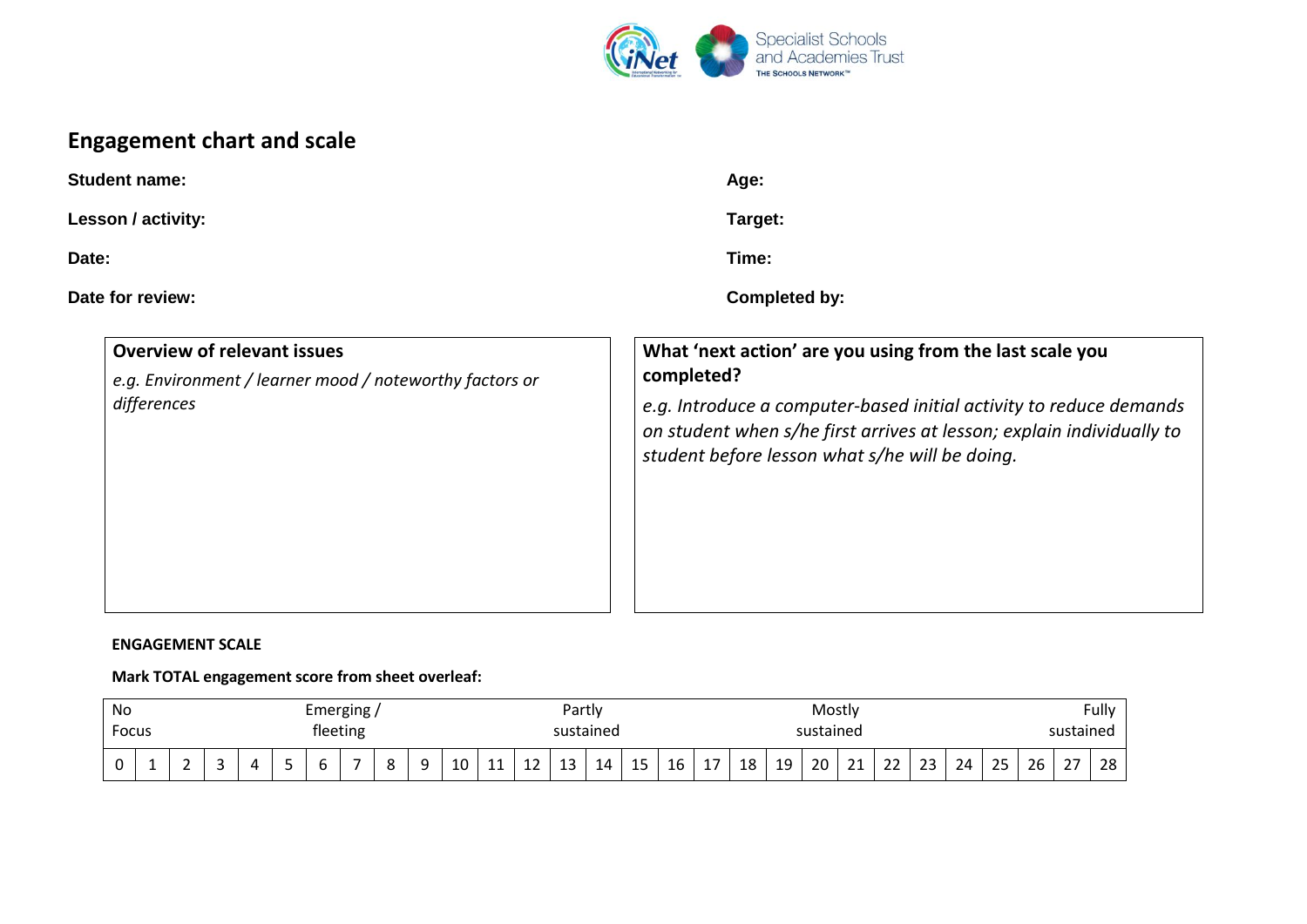| <b>Engagement</b><br><b>Indicators</b> | <b>Score</b><br>$(0 - 4)$ | <b>What happened?</b><br>What happened / what didn't happen and why? | <b>Next actions</b><br>What will I do next time and why? How will I make the<br>activity more appealing (see Inquiry Framework)? |
|----------------------------------------|---------------------------|----------------------------------------------------------------------|----------------------------------------------------------------------------------------------------------------------------------|
| <b>Awareness</b>                       |                           |                                                                      |                                                                                                                                  |
| <b>Curiosity</b>                       |                           |                                                                      |                                                                                                                                  |
| Investigation                          |                           |                                                                      |                                                                                                                                  |
| <b>Discovery</b>                       |                           |                                                                      |                                                                                                                                  |
| Anticipation                           |                           |                                                                      |                                                                                                                                  |
| Initiation                             |                           |                                                                      |                                                                                                                                  |
| Persistence                            |                           |                                                                      |                                                                                                                                  |
| <b>Total score</b>                     |                           | NB NOW CIRCLE TOTAL SCORE ON SCALE (previous page)                   |                                                                                                                                  |

| Key for scoring | No focus | Low and minimal<br>levels – emerging<br>fleeting | Partly sustained | Mostly sustained | Fully sustained |
|-----------------|----------|--------------------------------------------------|------------------|------------------|-----------------|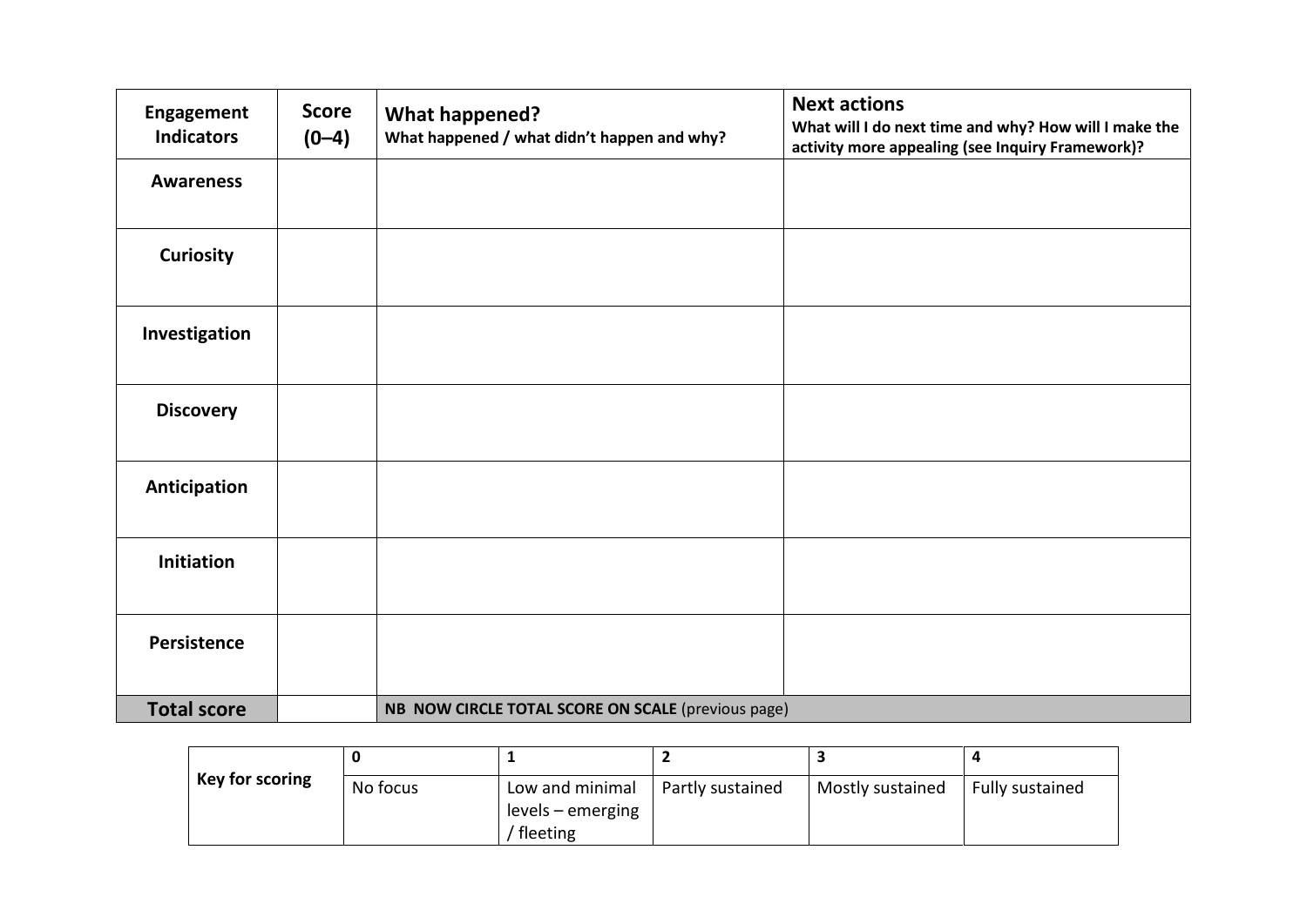### **Engagement chart and scale**

**Student name:** Alfie **Alfie Alfie Age:** 4

**Lesson / activity:** Food technology **Target:** To increase attention (stay awake) in food technology lesson

**Date:** 10 May 2010 **Time:** 11.15 a.m. – 12.00 p.m.

**Date for review:** 17 May 2010 **Completed by:** A.N. Other (teacher)

| <b>Overview of relevant issues</b><br>e.g. Environment / learner mood / noteworthy factors or differences | What 'next action' are you using from the last scale you<br>completed?                                                                                                                        |  |  |  |  |  |
|-----------------------------------------------------------------------------------------------------------|-----------------------------------------------------------------------------------------------------------------------------------------------------------------------------------------------|--|--|--|--|--|
| Alfie had had a 40 minute sleep prior to the session.                                                     | e.g. Introduce a computer-based initial activity to reduce<br>demands on student when s/he first arrives at lesson; explain<br>individually to student before lesson what s/he will be doing. |  |  |  |  |  |
|                                                                                                           | Move Alfie's chair away from main group so he is not startled<br>by other children.                                                                                                           |  |  |  |  |  |
|                                                                                                           | Use bowl of water to wash hands instead of cloth and paper<br>towel.                                                                                                                          |  |  |  |  |  |

#### **ENGAGEMENT SCALE**

#### **Mark TOTAL engagement score from sheet overleaf:**

| No | Emerging,                      |                               |  |   |  |  |  |              |           | Partly |             |                    |          |    |           |    | Mostly |    |                  |    |                            |                 |            | Fully |    |    |               |    |
|----|--------------------------------|-------------------------------|--|---|--|--|--|--------------|-----------|--------|-------------|--------------------|----------|----|-----------|----|--------|----|------------------|----|----------------------------|-----------------|------------|-------|----|----|---------------|----|
|    | fleeting<br>Focus<br>sustained |                               |  |   |  |  |  |              | sustained |        |             |                    |          |    | sustained |    |        |    |                  |    |                            |                 |            |       |    |    |               |    |
|    | <b>.</b>                       | $\overline{\phantom{0}}$<br>- |  | 4 |  |  |  | റ<br>$\circ$ |           | 10     | $\sim$<br>. | $\sim$<br><b>.</b> | 12<br>ᅩᆚ | 14 | 15        | 16 | 17     | 18 | 19<br><b>. .</b> | 20 | $\mathbf{A}$<br><u>_ _</u> | ົາ<br><u>__</u> | ົາາ<br>ر ے | 24    | 25 | 26 | $\sim$<br>، ے | 28 |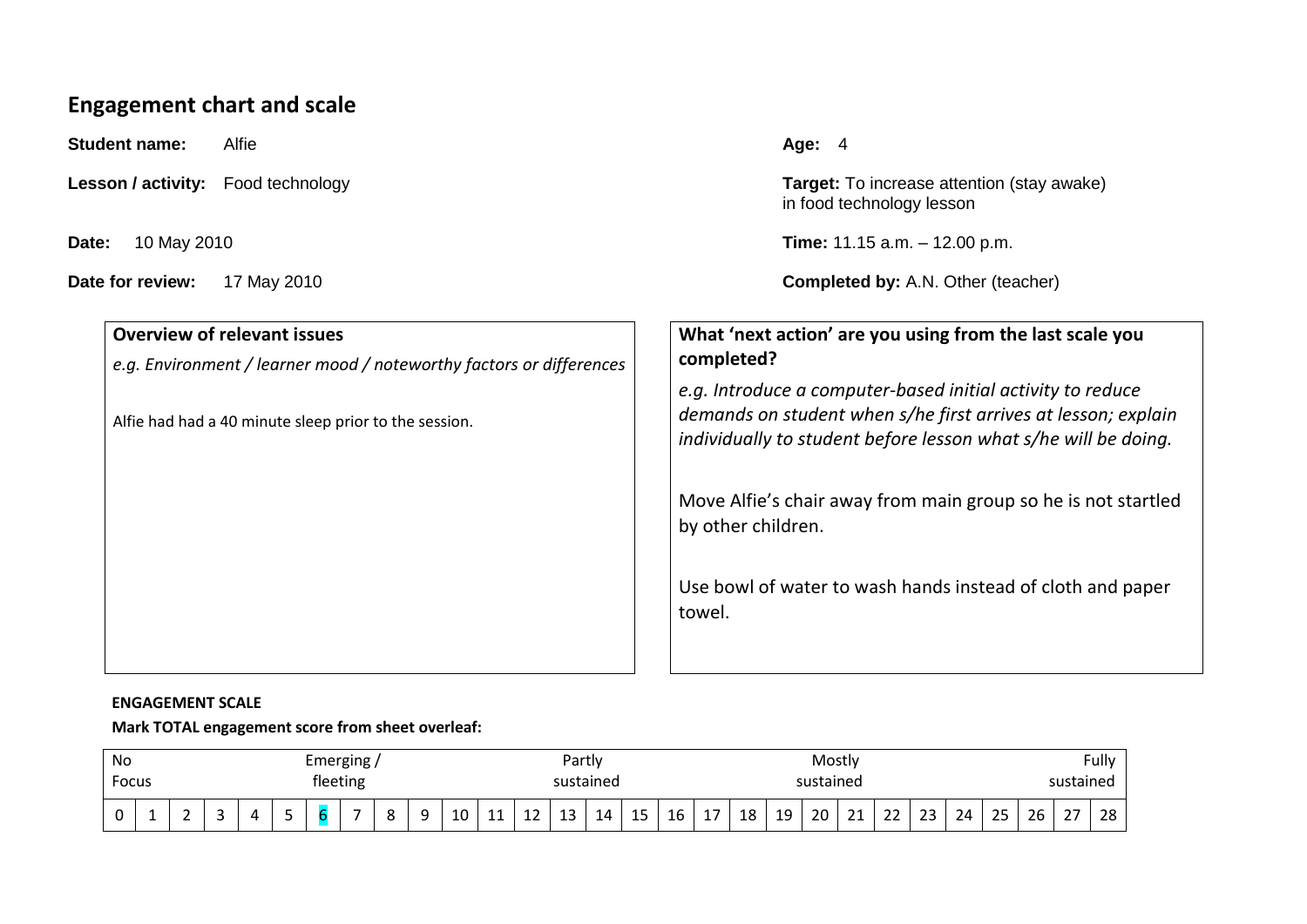| <b>Engagement</b><br><b>Indicators</b> | <b>Score</b><br>$(0-4)$ | <b>What happened?</b><br>What happened / what didn't happen and why?                                                                                                                                                      | <b>Next actions</b><br>What will I do next time and why? How will I make the<br>activity more appealing (see Inquiry Framework)? |  |  |  |  |  |
|----------------------------------------|-------------------------|---------------------------------------------------------------------------------------------------------------------------------------------------------------------------------------------------------------------------|----------------------------------------------------------------------------------------------------------------------------------|--|--|--|--|--|
| <b>Awareness</b>                       | $\mathbf{1}$            | Positioning seemed to help, although Alfie fixed his<br>gaze on the light above his head                                                                                                                                  | Turn off light.                                                                                                                  |  |  |  |  |  |
| <b>Curiosity</b>                       | $\overline{2}$          | Smiled when he saw the dish coming towards him. He<br>watched adult mash banana in it. Wouldn't initially<br>touch banana, but showed curiosity when spoon had<br>banana on it. He then allowed hands to be guided to it. | Offer motivating food first.                                                                                                     |  |  |  |  |  |
| Investigation                          | $\mathbf{1}$            | Allowed adult to explore banana with his hands after he<br>had tasted it.                                                                                                                                                 | Give time to explore food and present in dish.                                                                                   |  |  |  |  |  |
| <b>Discovery</b>                       | $\mathbf{1}$            | Stilled when he saw bowl of water for washing his<br>hands, leaned forward in his chair and looked in the<br>bowl. Allowed his hands to be placed in it. Followed<br>bowl with eyes when taken to next person.            |                                                                                                                                  |  |  |  |  |  |
| Anticipation                           | $\Omega$                | Looked intently at water in bowl.                                                                                                                                                                                         |                                                                                                                                  |  |  |  |  |  |
| <b>Initiation</b>                      | $\Omega$                | No initiation seen.                                                                                                                                                                                                       | Put bowl on table in front of him. Give time for<br>response.                                                                    |  |  |  |  |  |
| Persistence                            | 1                       | Alfie showed no obvious signs that he wanted to<br>continue experience. He did still when adult spoke to<br>him and showed him food. Vocalised when he didn't<br>want to do something.                                    |                                                                                                                                  |  |  |  |  |  |
| <b>Total score</b>                     | 6                       | NB NOW CIRCLE TOTAL SCORE ON SCALE (previous page)                                                                                                                                                                        |                                                                                                                                  |  |  |  |  |  |

| Key for scoring | No focus | Low and minimal   | Partly sustained | Mostly sustained | Fully sustained |
|-----------------|----------|-------------------|------------------|------------------|-----------------|
|                 |          | levels – emerging |                  |                  |                 |
|                 |          | fleeting          |                  |                  |                 |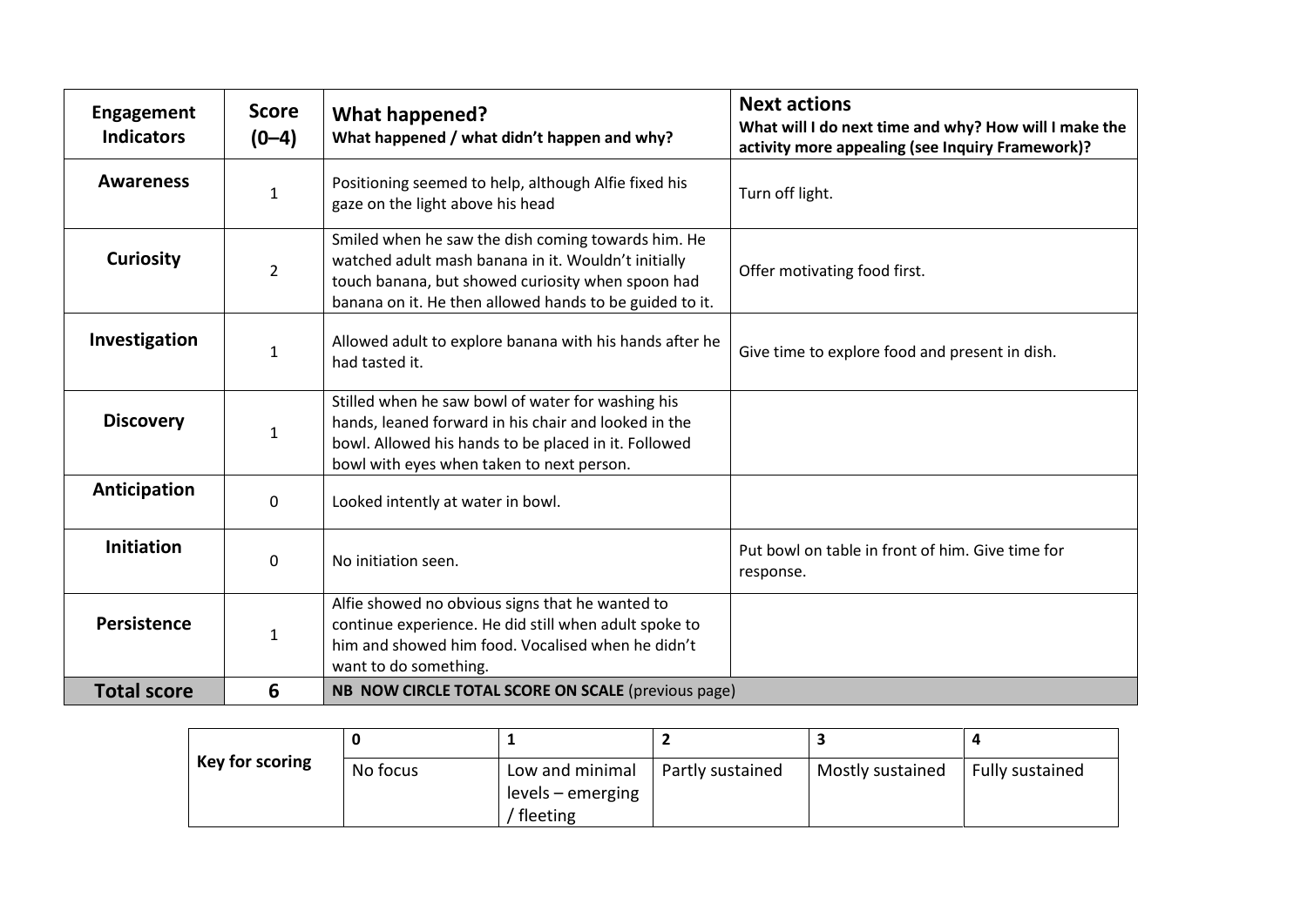





# **TReSEd21 Training Resources for Special Education in the 21st Century**

The Specialist Schools and Academies Trust (SSAT) and Real Group are working together to produce a suite of learning materials for the TDA.

#### **Overarching Principle:**

By creating innovative and stimulating Professional Learning Pathways the materials produced by this project will:

- Capture the collective wisdom of skilled practitioners, leaders and academics
- Support the professional learning of all engaged in the education of children and young people with Severe Learning Difficulties (SLD), Profound and Multiple Learning Difficulties (PMLD) and Complex Learning Difficulties and Disabilities (CLDD)
- Inspire professional transformation by being engaging, accessible and elegant

In the TDA's words the project is to produce "training materials for teachers and trainee teachers in teaching pupils with PMLD, SLD and CLDD".

The materials are to be designed to be used by all training providers: schools themselves, HEIs, and local authorities and as self-study materials.

#### **The project will promote adherence to the following Principles of 21st Century Practice:**

- 1. Practice-led
- 2. Evidence-based
- 3. Inquiry-focused
- 4. Research-informed